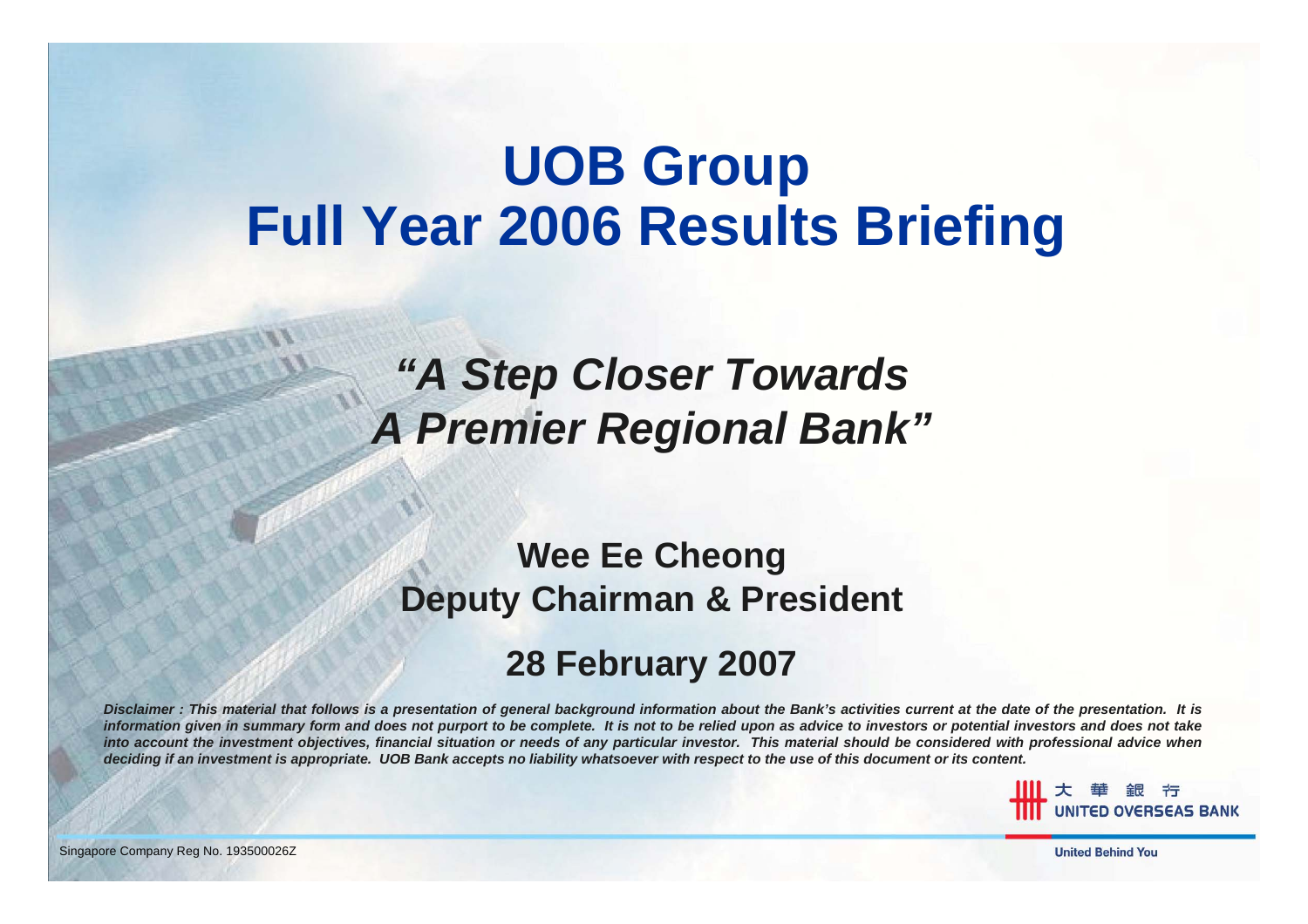#### **Panel Members**

- $\mathcal{L}_{\mathcal{A}}$
- $\overline{\phantom{a}}$

Mr Francis Lee

 $\blacksquare$ 

- an<br>Ma Ms Susan Hwee
- $\mathcal{L}(\mathcal{L})$
- Mr Wee Ee Cheong Deputy Chairman & President
- Mr Terence Ong SEVP, Global Treasury & Asset Management
	- SEVP, Personal Financial Services & International
- Mr Chong Kie Cheong SEVP, Institutional Financial Services & Private Banking
	- EVP, Information Technology
- Mr Lee Wai Fai Chief Financial Officer

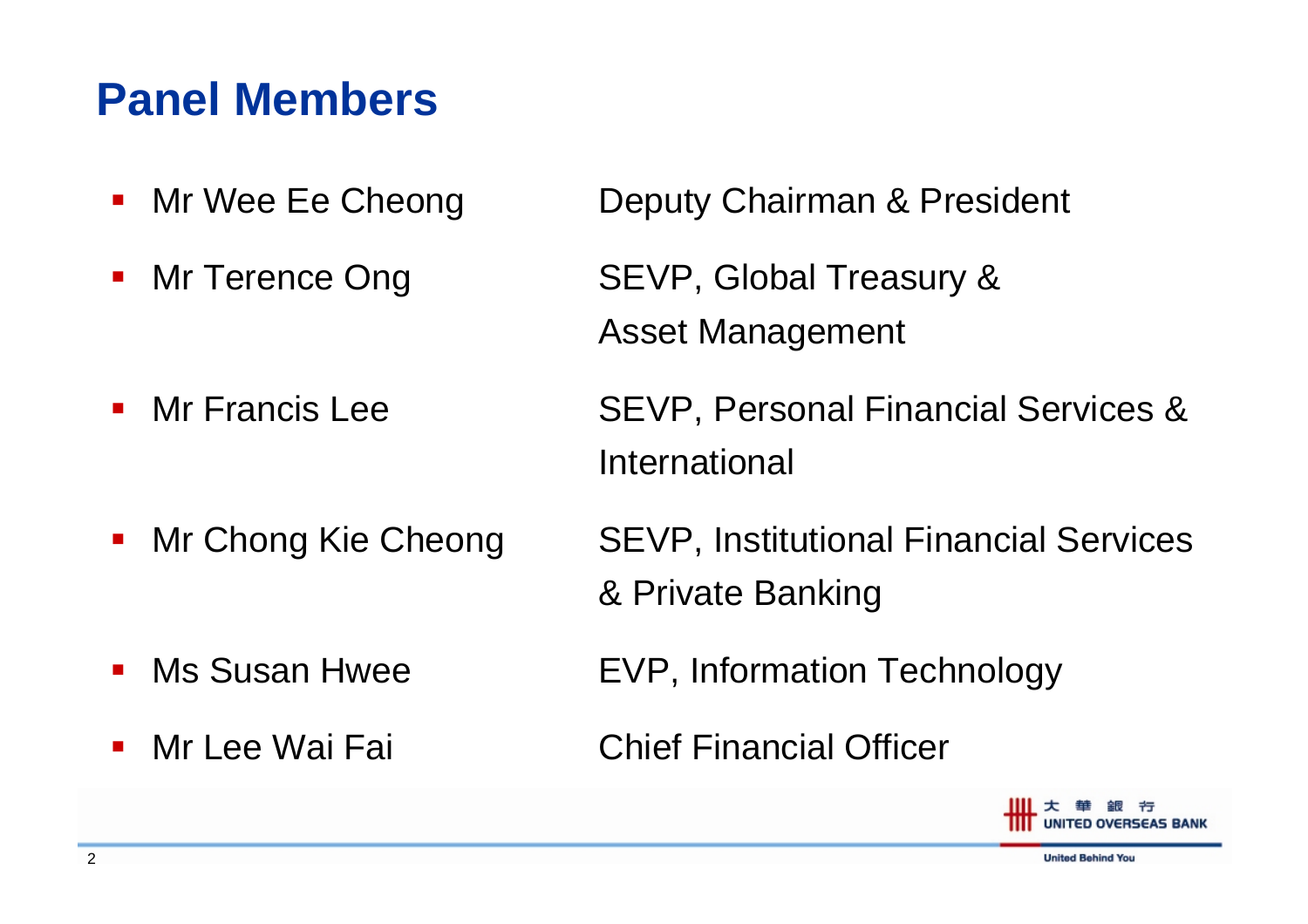



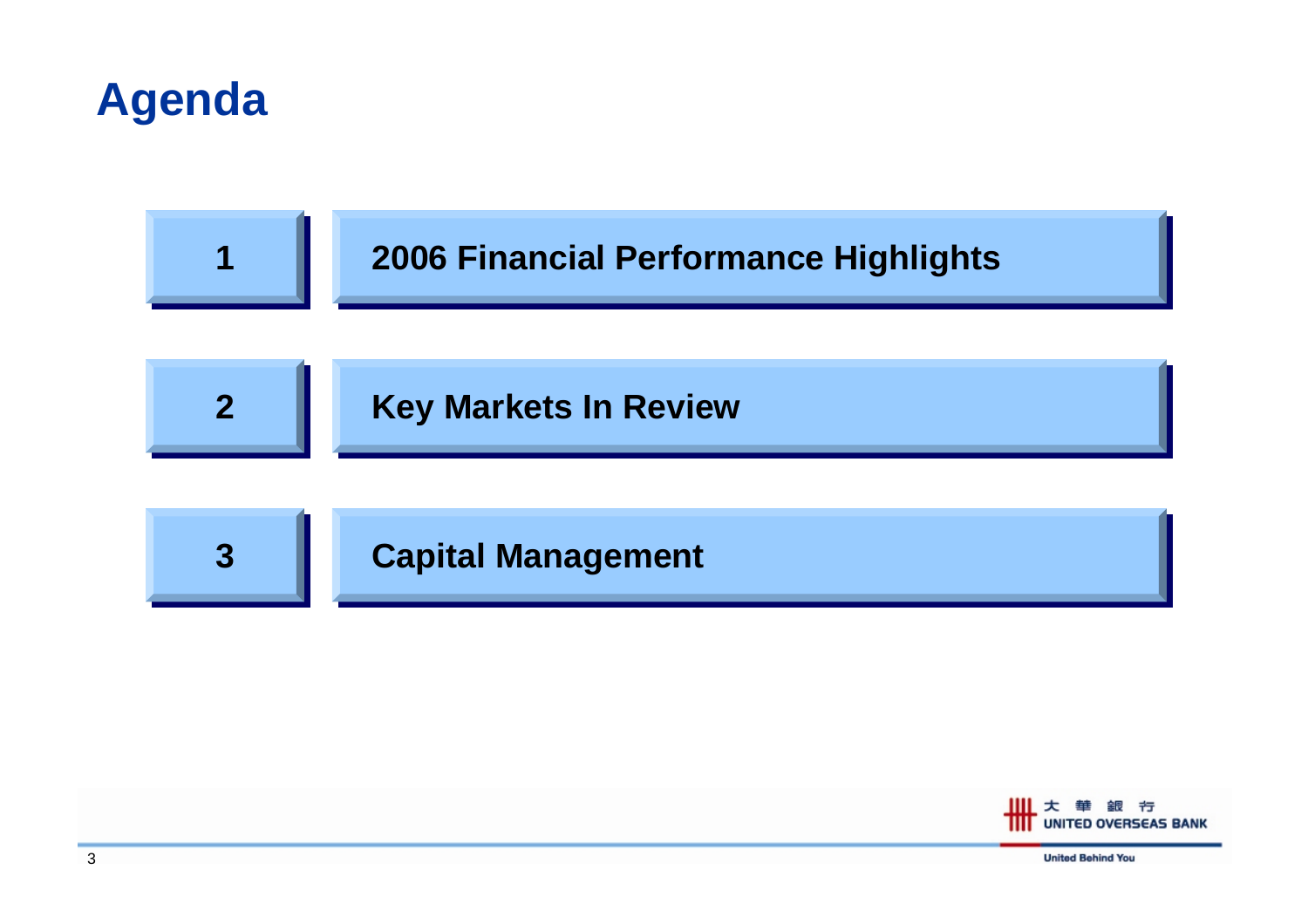#### **Another Record Year**

| <b>Key Indicators</b>                                                                                                  |                                                    | 2006                                  | 2005  | YoY<br><b>Change</b> |
|------------------------------------------------------------------------------------------------------------------------|----------------------------------------------------|---------------------------------------|-------|----------------------|
| Net Profit After Tax (\$m)                                                                                             | Including one-time gain                            | 2,570                                 | 1,709 | 50.4%                |
| Cash ROE (%)                                                                                                           | <b>Steady upward trend</b>                         | 17.1                                  | 12.9  | 4.2%pt               |
| Net Profit After Tax^ (\$m)                                                                                            | <b>Continued growth</b><br>momentum                | 1,882                                 | 1,709 | 10.1%                |
| Operating Profit*^ (\$m)                                                                                               | Growth in core customer<br><b>business</b>         | 2,488                                 | 2,337 | 6.4%                 |
| Non-Interest Income/Total Income^ (%)                                                                                  | <b>Higher NII growth than</b><br><b>Non-NII</b>    | 35.8                                  | 37.6  | 1.8%pt               |
| Offshore Profit Contribution <sup>#</sup> ^ (%)                                                                        | <b>Regionalisation strategy</b><br>showing results | 32.5                                  | 22.4  | 10.1%pt              |
| * Before amortization and impairment charges<br># Before tax and intangible assets<br>^ Excludes one-time gain in 2006 |                                                    | ш<br>节<br><b>UNITED OVERSEAS BANK</b> |       |                      |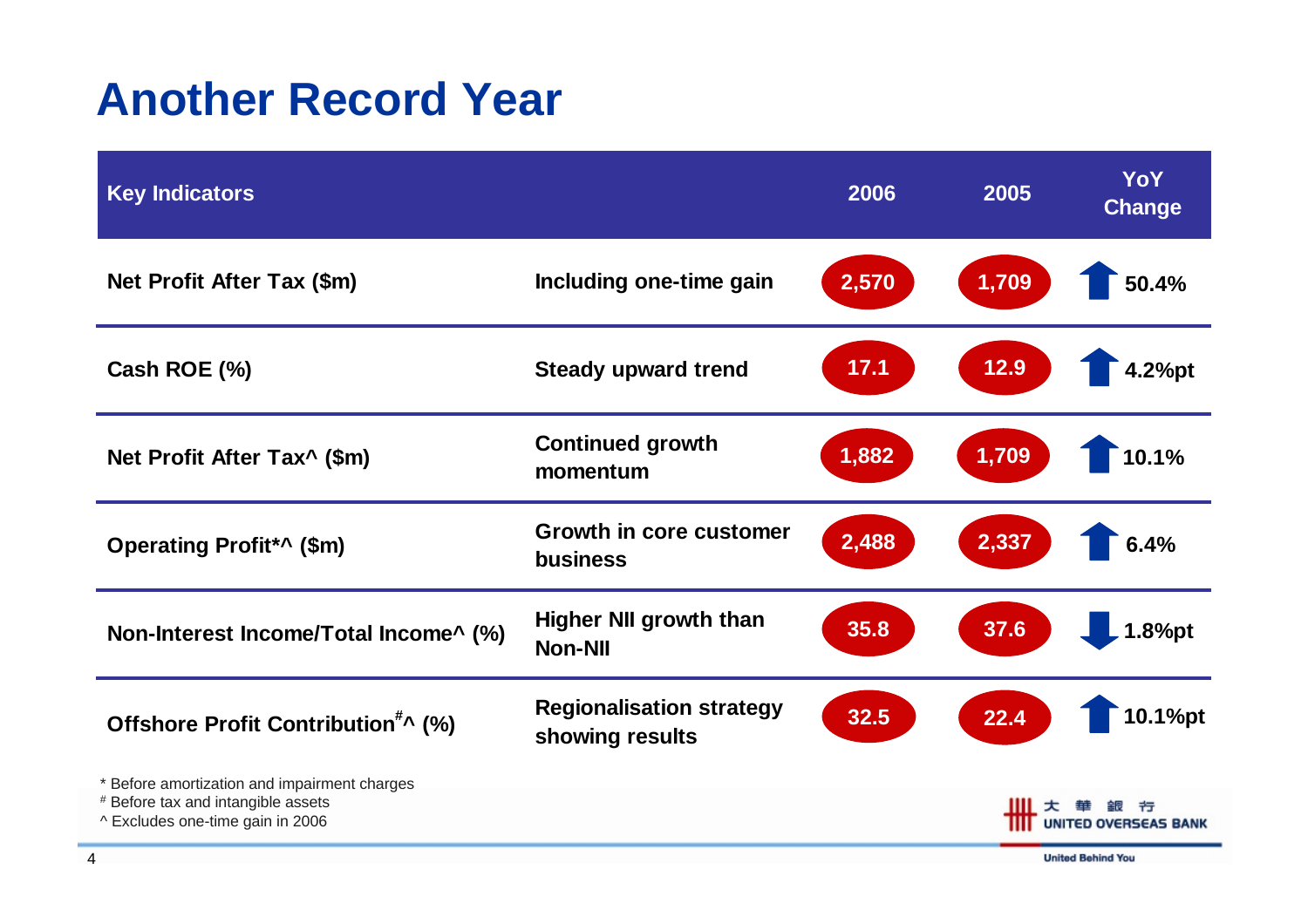### **Singapore – Strengthening Market Leadership**

- an<br>Ma UOB performed well, outpaced industry's strong loans growth.
- $\mathcal{L}(\mathcal{L})$  Strengthened leadership in target consumer and SME segments, especially mortgage loans where market share grew.
- $\mathcal{L}_{\mathcal{A}}$  Expect strong economic growth in 2007. Key impetus include property and construction sectors.
- $\mathcal{L}_{\mathcal{A}}$  Government initiatives to promote new industries and population growth will create an expanded affluent class.
- $\mathcal{L}_{\text{max}}$  UOB set to capitalise on growth areas to further expand market share.

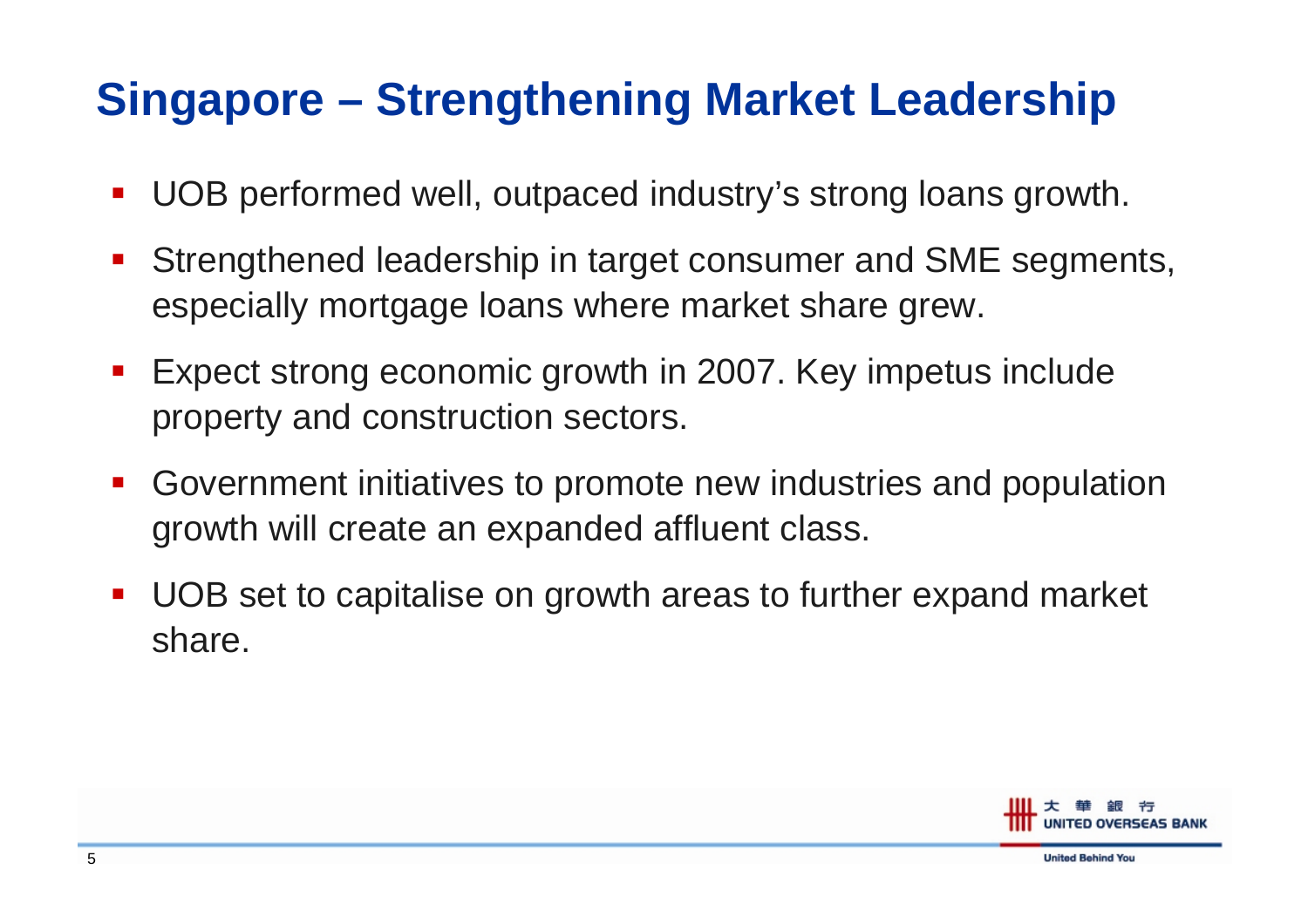#### **Malaysia – Expanding Customer Franchise**

- $\mathcal{L}_{\mathcal{A}}$  Creditable results amidst challenging environment. Loans and operating profit up 15%.
- $\mathcal{L}_{\mathcal{A}}$ Strong performance particularly in consumer and treasury.
- an<br>Ma Expect financial liberalisation and further consolidation to continue.
- $\mathcal{L}_{\mathcal{A}}$  UOBM to target opportunities under 9th Malaysia Plan and support SMEs' regional financing.
- $\mathcal{L}_{\mathcal{A}}$  Will also focus on consumer product differentiation and enhance sales platform.
- an<br>Ma We should achieve another year of strong growth.

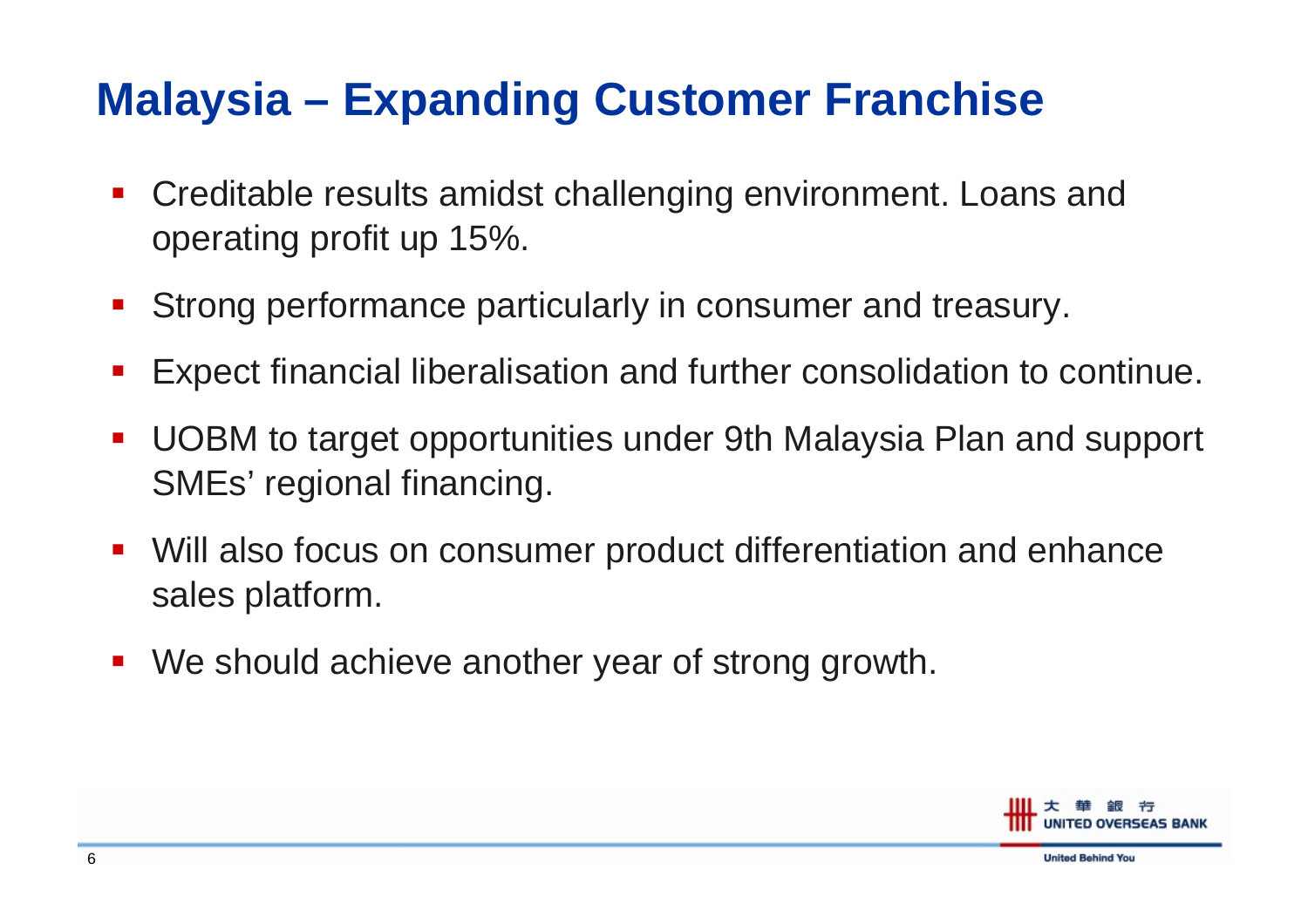#### **Thailand – Gearing for Business Expansion**

- $\mathcal{L}_{\mathcal{A}}$  Registered improved operating profit of 13% with growth in target segments.
- an<br>Ma Focus was also on infrastructure enhancement within the Group.
- an<br>Ma Challenging business environment ahead - Short-term sentiments remain cautious; on-going liberalization intensifies competition.
- $\blacksquare$  Will continue to grow our businesses and maintain prudent credit framework for sound asset quality.
- $\mathcal{L}_{\mathcal{A}}$  Thai key economic and trade indicators robust. Positive long-term outlook. Remain committed to Thailand.

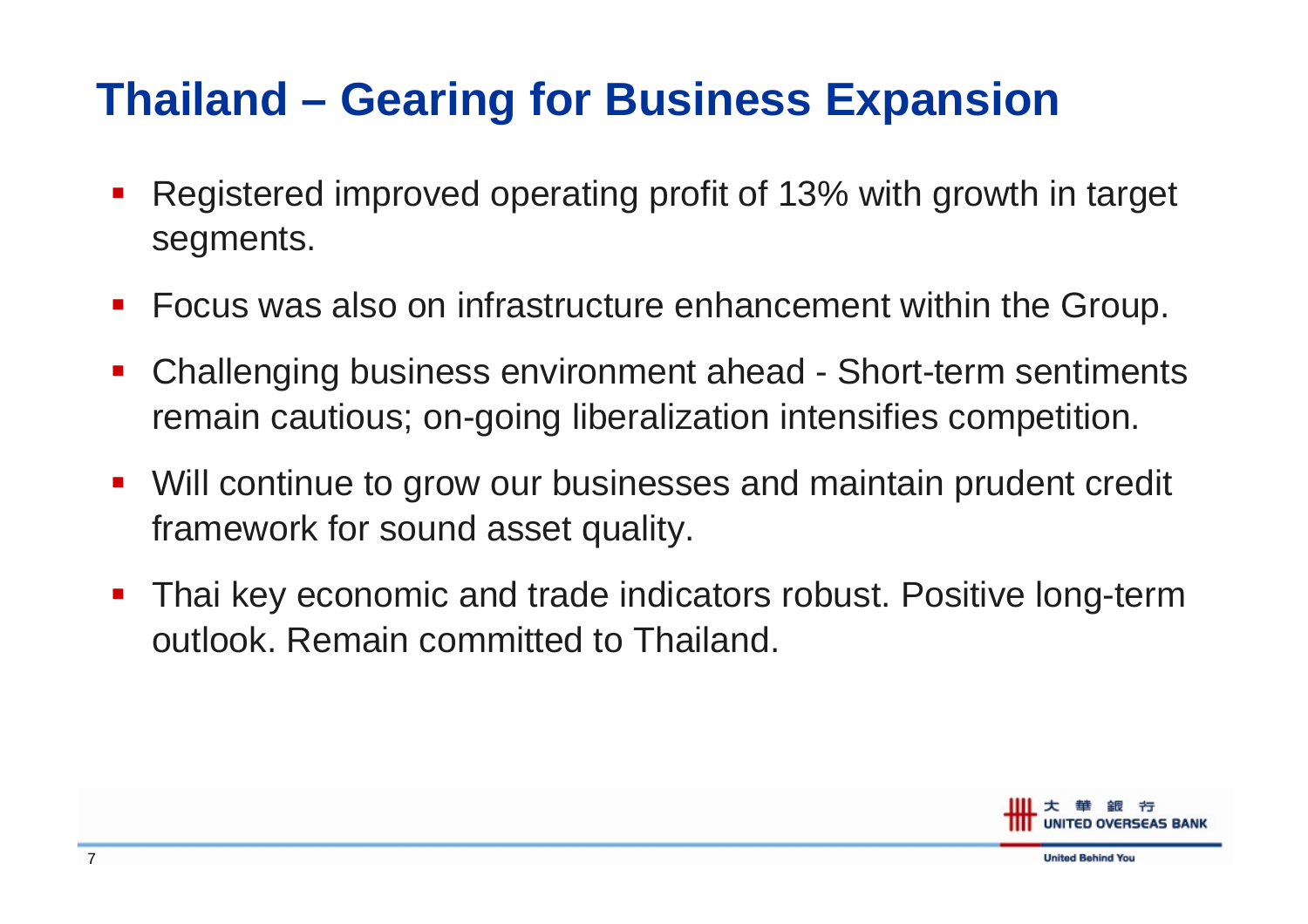#### **Indonesia – Growing Market Presence**

- $\blacksquare$  Strong performance marked by substantial growth in assets and profitability. Loans up 22%. Operating profit up 44%.
- $\mathcal{L}_{\mathcal{A}}$ UOBI further progressed in building corporate banking platform.
- $\mathcal{L}_{\mathcal{A}}$ ■ Bank Buana focused on SME while expanded consumer business. Also enhancing infrastructure and processes for growth.
- New BI measures should boost lending. Operating environment to improve, especially for consumer business. Also backed by stronger macroeconomic numbers.
- an<br>Ma We will build capabilities and further expand core business in Indonesia.

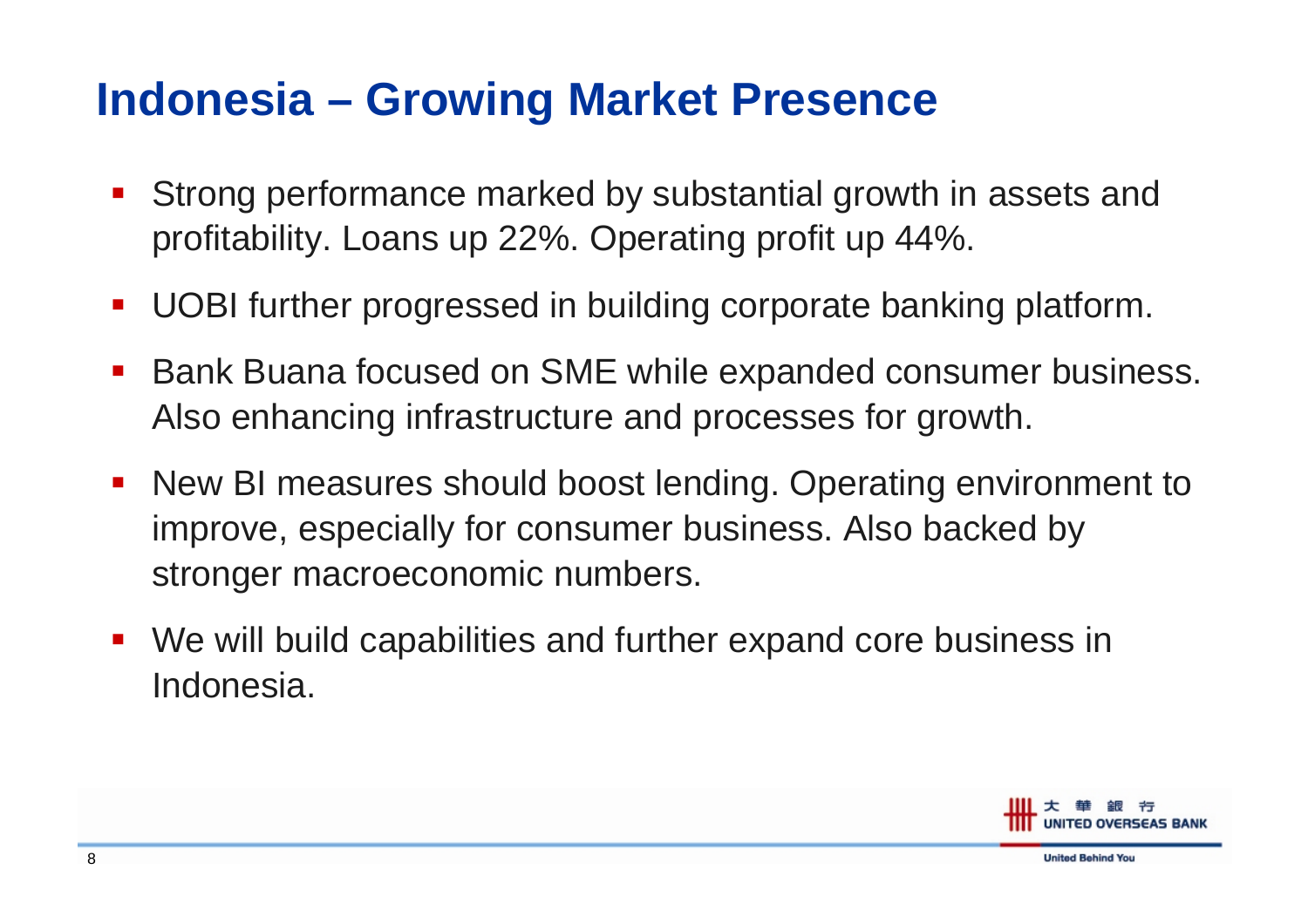## **Opening New Frontiers**

- F. **China** 
	- Expect China's economic growth momentum to continue.
	- Strengthen presence with branch network expansion and infrastructure building.
	- Focus on loc al incorporation, strategic inv estment/alliance opportunities.
- F. Vietnam
	- $\bullet$ Economy primed for growth with recent accession to WTO.
	- $\bullet$  Developing Vietnam as another key growth pillar - Investment in Southern Bank as a first step.
	- Seek to grow our branch network and collaborations with Vietnamese banks.
- F. OECD provides further diversification.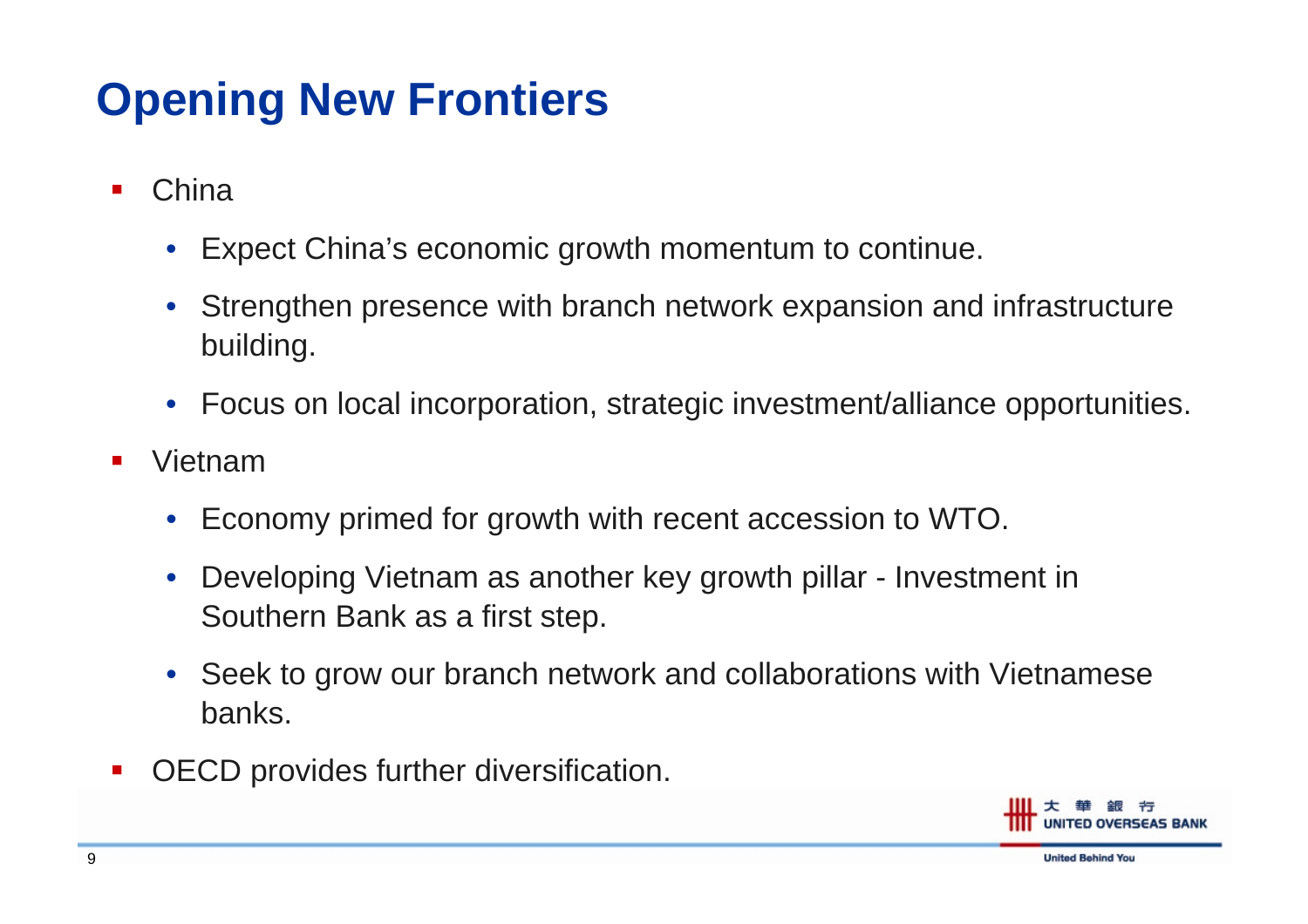#### **Capital Management**

- $\mathcal{L}_{\mathcal{A}}$  Reviewing capital management strategy given environment and dynamics have changed.
- an<br>Ma Capital buffer needed to maintain ratings and fund regional ambition.
- an<br>Ma Flexibility with share buyback, hybrid and other capital options.
- an<br>Ma Continue with high dividend policy. Proposed additional special dividend of 10 cents per share and higher final dividend of 50 cents per share. Together, total 2006 dividend is \$1 per share.